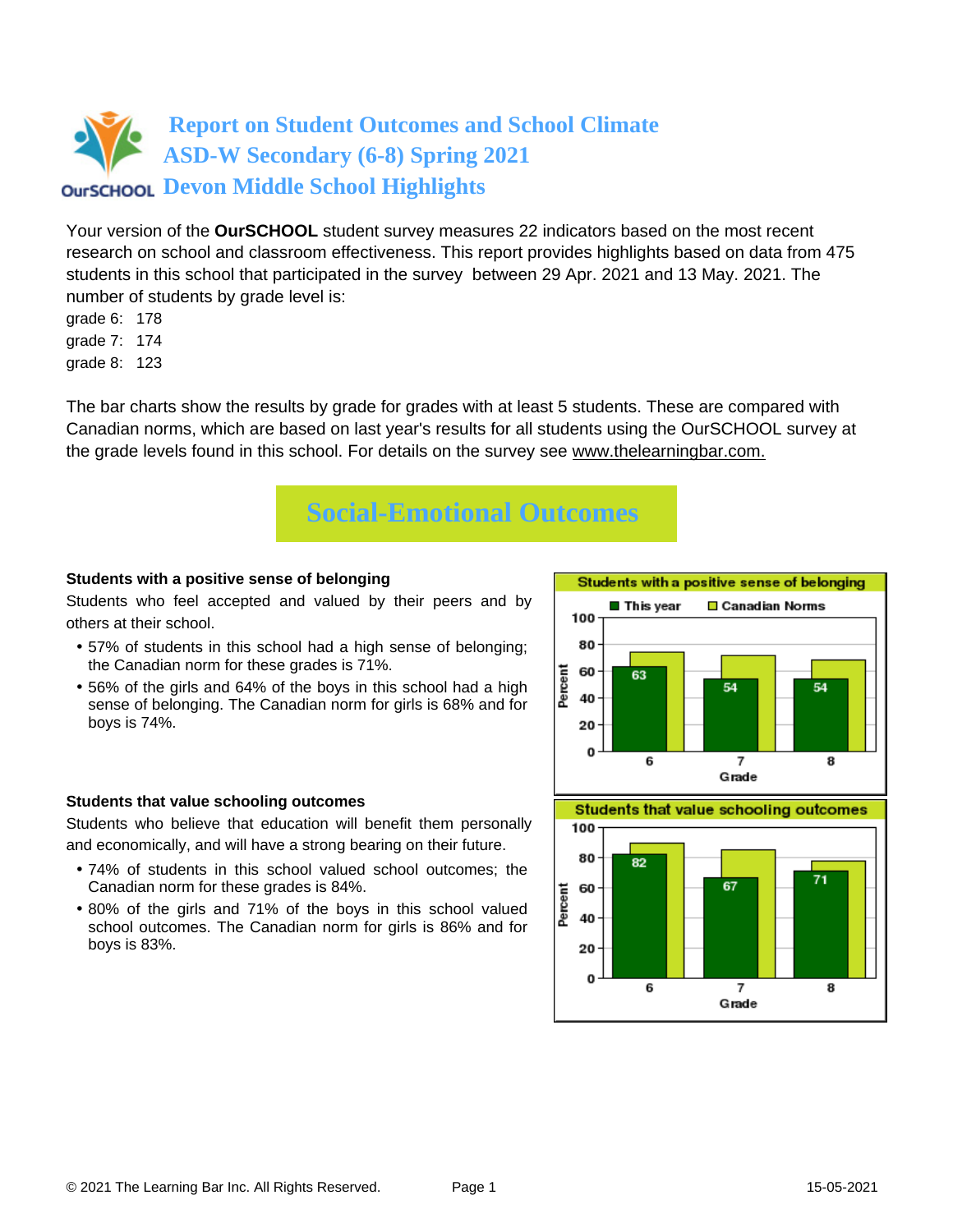# **Social-Emotional Outcomes**

## **Students that are regularly truant**

Students who skip classes or miss days at school without a reason, or arrive late for school or classes.

- In this school, the student truancy rate was 7%; the Canadian norm for these grades is 7%
- In this school, the truancy rate for girls was 5% and for boys, 8%. The Canadian norm for girls is 5% and for boys is 8%.





Students that do not get in trouble at school for disruptive or inappropriate behaviour.

- In this school, 84% of students had positive behaviour; the Canadian norm for these grades is 93%.
- 91% of the girls and 77% of the boys in this school with positive student behaviour at school. The Canadian norm for girls is 97% and for boys is 89%.

## **Students who are interested and motivated**

Students who are interested and motivated in their learning.

- 40% of students in this school were interested and motivated; the Canadian norm for these grades is 51%.
- 42% of the girls and 40% of the boys in this school were interested and motivated. The Canadian norm for girls is 52% and for boys is 50%.



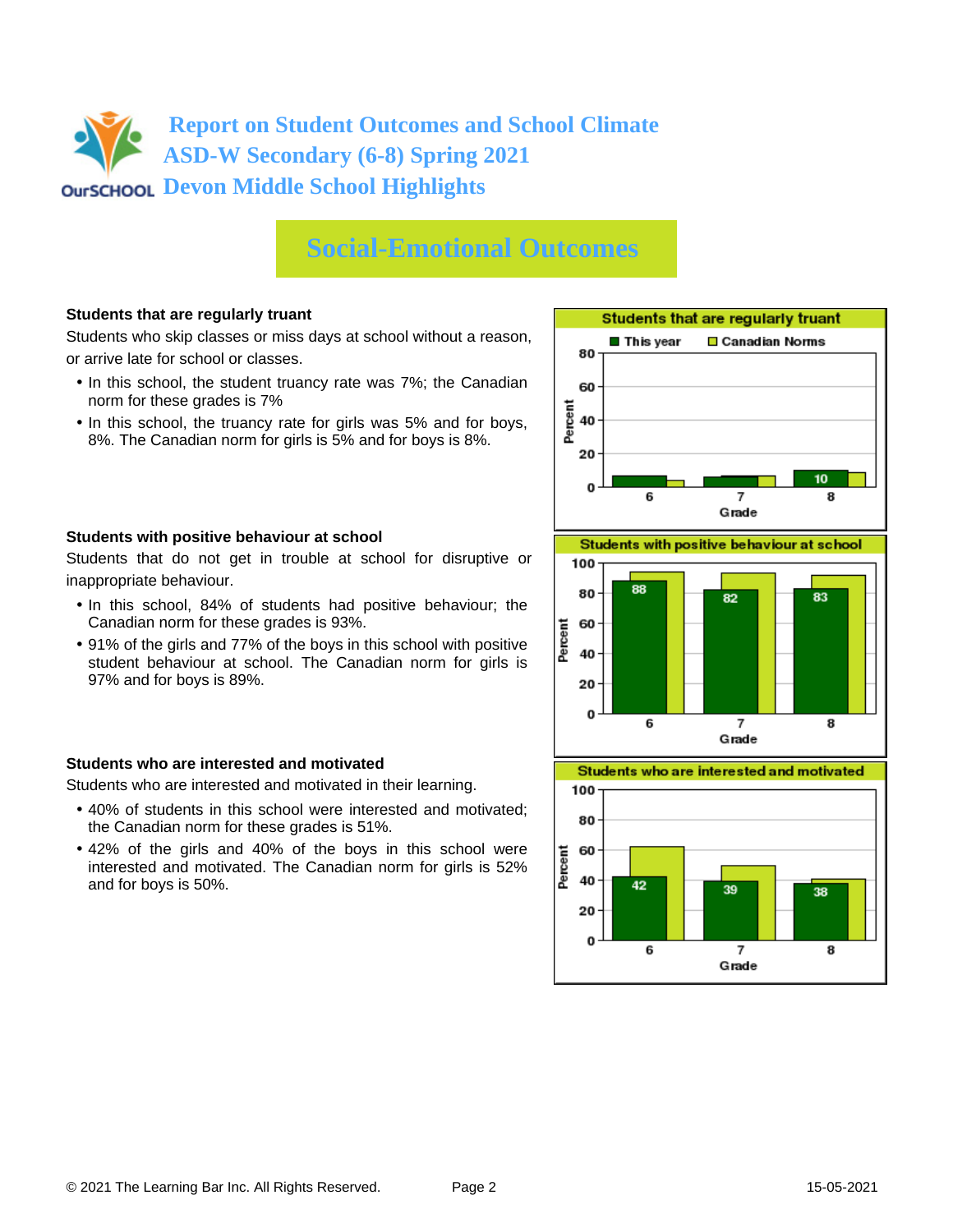## **Social-Emotional Outcomes**

## **Effort**

Students who try hard to succeed in their learning.

- 66% of students in this school tried hard to succeed; the Canadian norm for these grades is 78%.
- 66% of the girls and 69% of the boys in this school tried hard to succeed. The Canadian norm for girls is 79% and for boys is 77%.



#### **Students with moderate or high levels of anxiety**

Students who have intense feelings of fear, intense anxiety, or worry about particular events or social situations.

- 36% of students in this school had moderate to high levels of anxiety; the Canadian norm for these grades is 23%.
- 47% of the girls and 23% of the boys in this school had moderate to high levels of anxiety. The Canadian norm for girls is 29% and for boys is 16%.

#### **Students with moderate or high levels of depression**

Students who have prolonged periods when they feel sad, discouraged, and inadequate.

- 35% of students in this school had moderate to high levels of depression; the Canadian norm for these grades is 18%.
- 41% of the girls and 24% of the boys in this school had moderate to high levels of depression. The Canadian norm for girls is 23% and for boys is 14%.

Students with moderate or high levels of anxiety



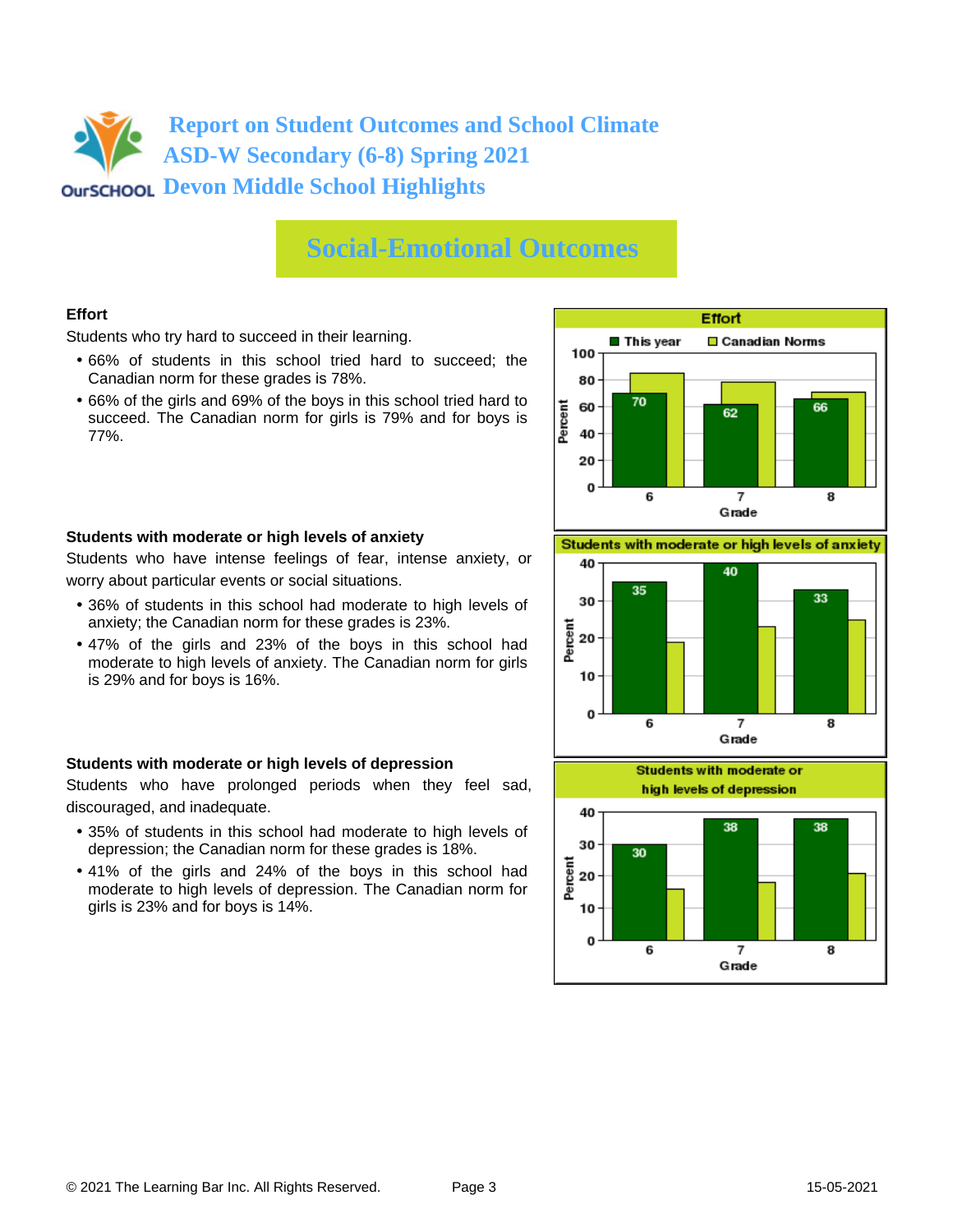# **Social-Emotional Outcomes**

## **Life Satisfaction**

Students who are satisfied with the overall quality of their lives.

- 65% of students in this school had positive life satisfaction.
- 62% of the girls and 73% of the boys in this school had positive life satisfaction.

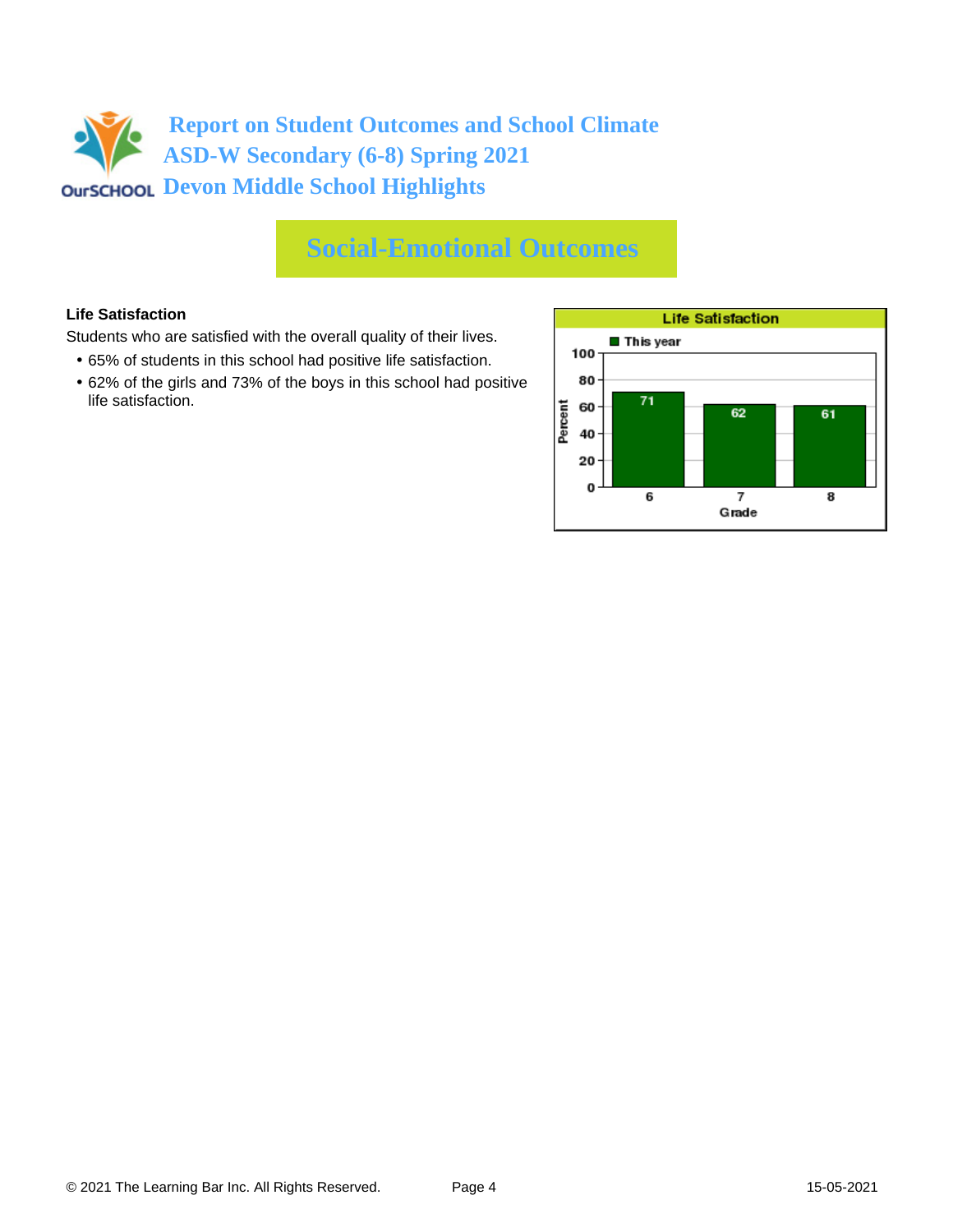# **DRIVERS of Student Outcomes**

## **Effective learning time**

Important concepts are taught well, class time is used efficiently, and homework and evaluations support course objectives.

- In this school, students rated effective classroom learning time 7.4 out of 10; the Canadian norm for these grades is 7.4.
- In this school, effective classroom learning time was rated 7.6 out of 10 by girls and 7.3 out of 10 by boys. The Canadian norm for girls is 7.4 and for boys is 7.4.



## **Rigor**

Students who find the classroom instruction is well-organized, with a clear purpose, and with immediate and appropriate feedback that helps them learn.

- In this school, students rated rigor 7 out of 10; the Canadian norm for these grades is 7.1.
- In this school, rigor was rated 7.2 out of 10 by girls and 7 out of 10 by boys. The Canadian norm for girls is 7.1 and for boys is 7.

## **Bullying, exclusion, and harassment**

Students who are subjected to physical, social, or verbal bullying, or are bullied over the internet.

- 35% of students in this school were victims of moderate to severe bullying in the previous month; the Canadian norm for these grades is 23%.
- 31% of the girls and 37% of the boys in this school were victims of moderate to severe bullying in the previous month. The Canadian norm for girls is 22% and for boys is 24%.



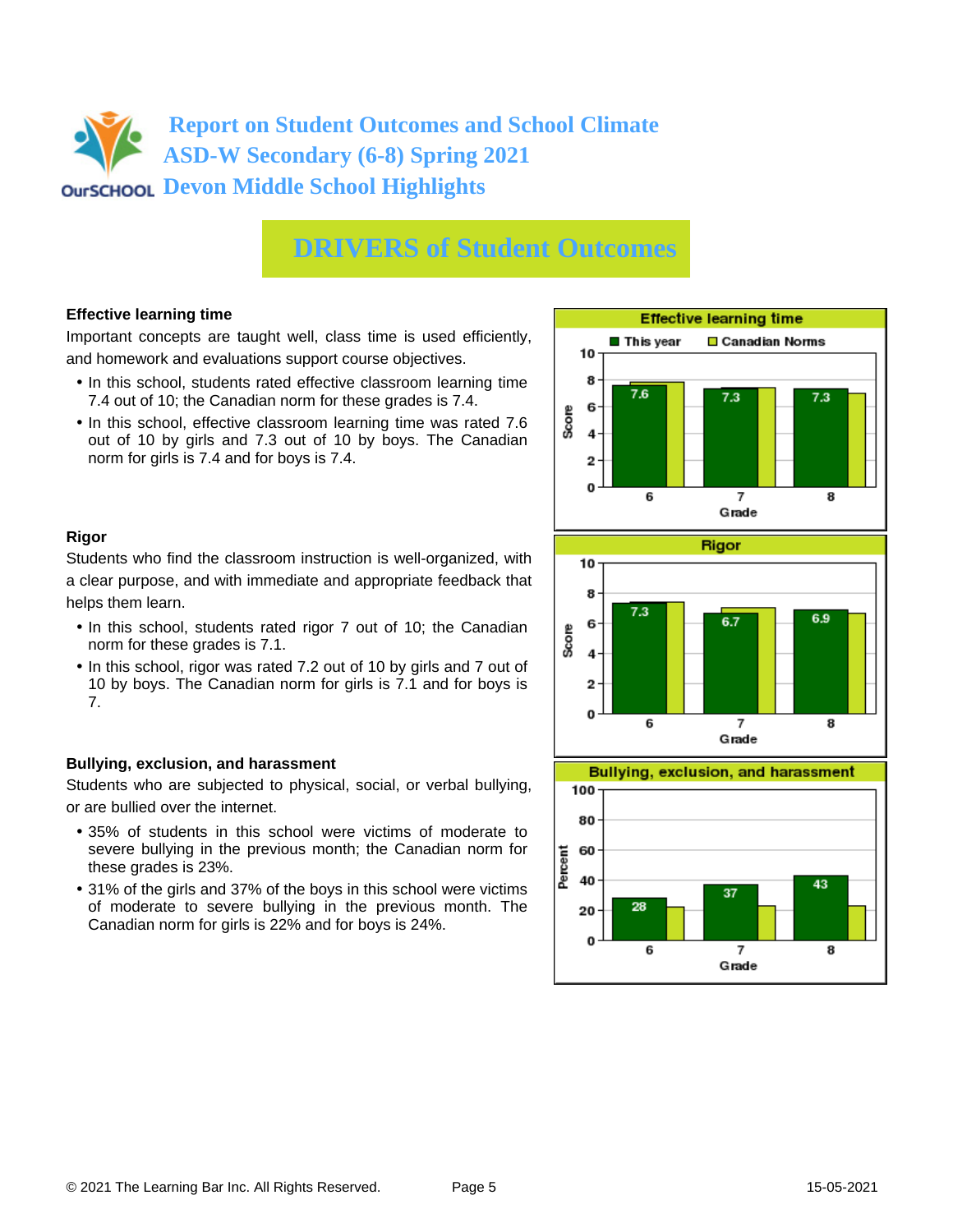

## **DRIVERS of Student Outcomes**

### **Feel safe attending this school**

Students who feel safe at school as well as going to and from school.

- 50% of students felt safe attending the school; the Canadian norm for these grades is 65%.
- 53% of the girls and 53% of the boys felt safe attending the school. The Canadian norm for girls is 65% and for boys is 65%.

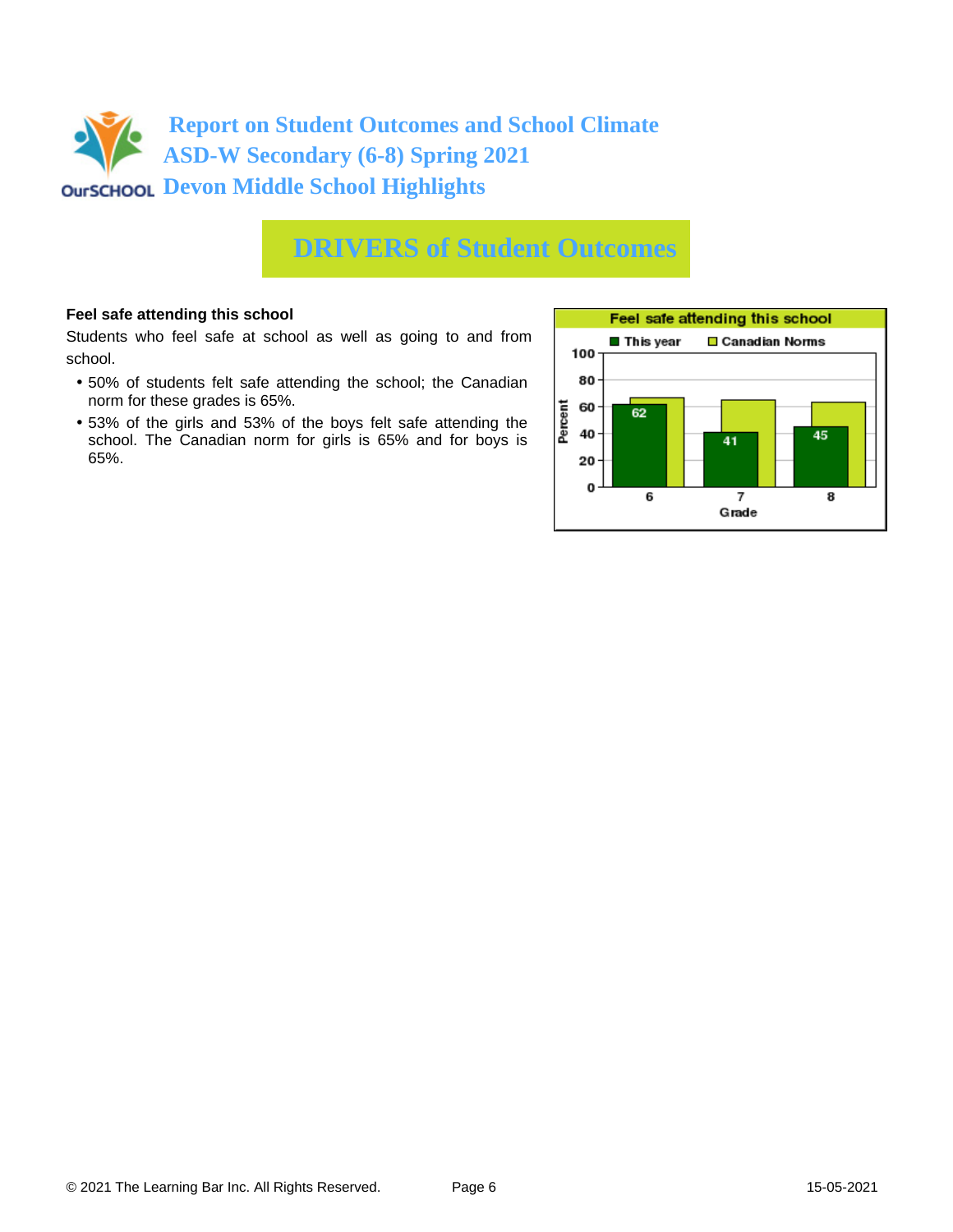# **Demographic Factors**

## **Language spoken at home**

Students are asked to indicate the language they speak most often at home.

- 84% of students in this school speak English at home.
- 0% of students in this school speak French at home.
- 4% of students in this school speak other languages at home.
- 6% of students in this school speak English and French at home.
- 6% of students in this school speak English and another languages at home.
- 0% of students in this school speak French and another languages at home.

#### **Grade repetition**

Students who have repeated one or more grades at school since kindergarten.

- 4.2% of students in this school have repeated a grade at school.
- 1.4% of the girls and 5.8% of the boys in this school have repeated a grade at school.

## **Time student has lived in Canada**

Students who were born in Canada.

- 92% of students in this school were born in Canada.
- 94% of the girls and 90% of the boys in this school were born in Canada.





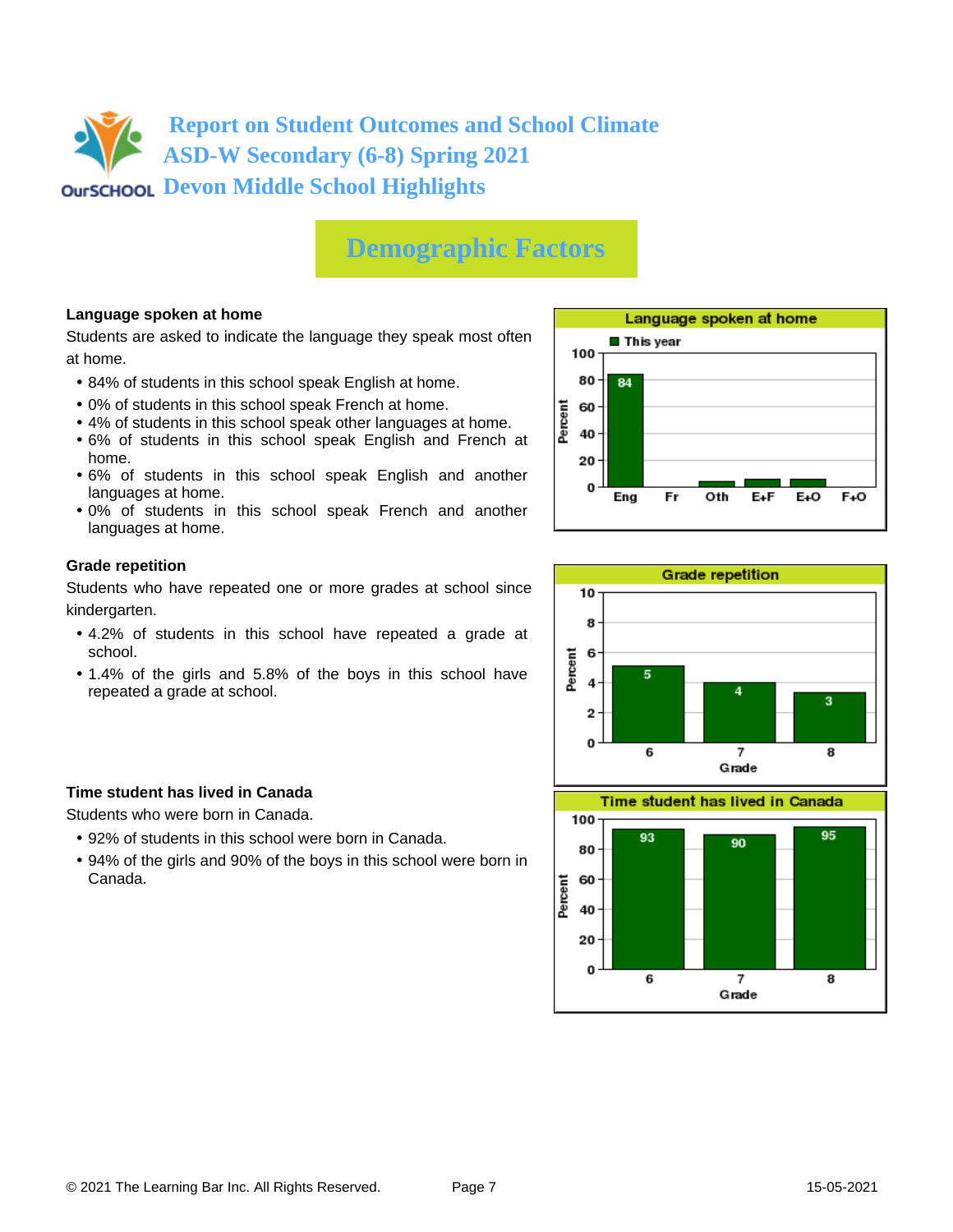# **Demographic Factors**

## **Indigenous Status**

Students who identified as Indigenous, that is, First Nations, Métis, or Inuk.

- 11% of students in this school identified as Indigenous.
- 10% of the girls and 12% of the boys in this school identified as Indigenous.



## **Disability**

**Change school**

moved.

The percentage of students that have a Disability that limits their participation in school activities and learning.

• 19% of students in this school have a disability.

Students who have changed schools for reasons below.

advantage of a different program.

were expelled from their old school.

• 14% of the girls and 20% of the boys in this school have a disability.

• 22.5% of students in this school changed school because they

• 4.5% of students in this school changed school to take

• 2.3% of students in this school changed school because they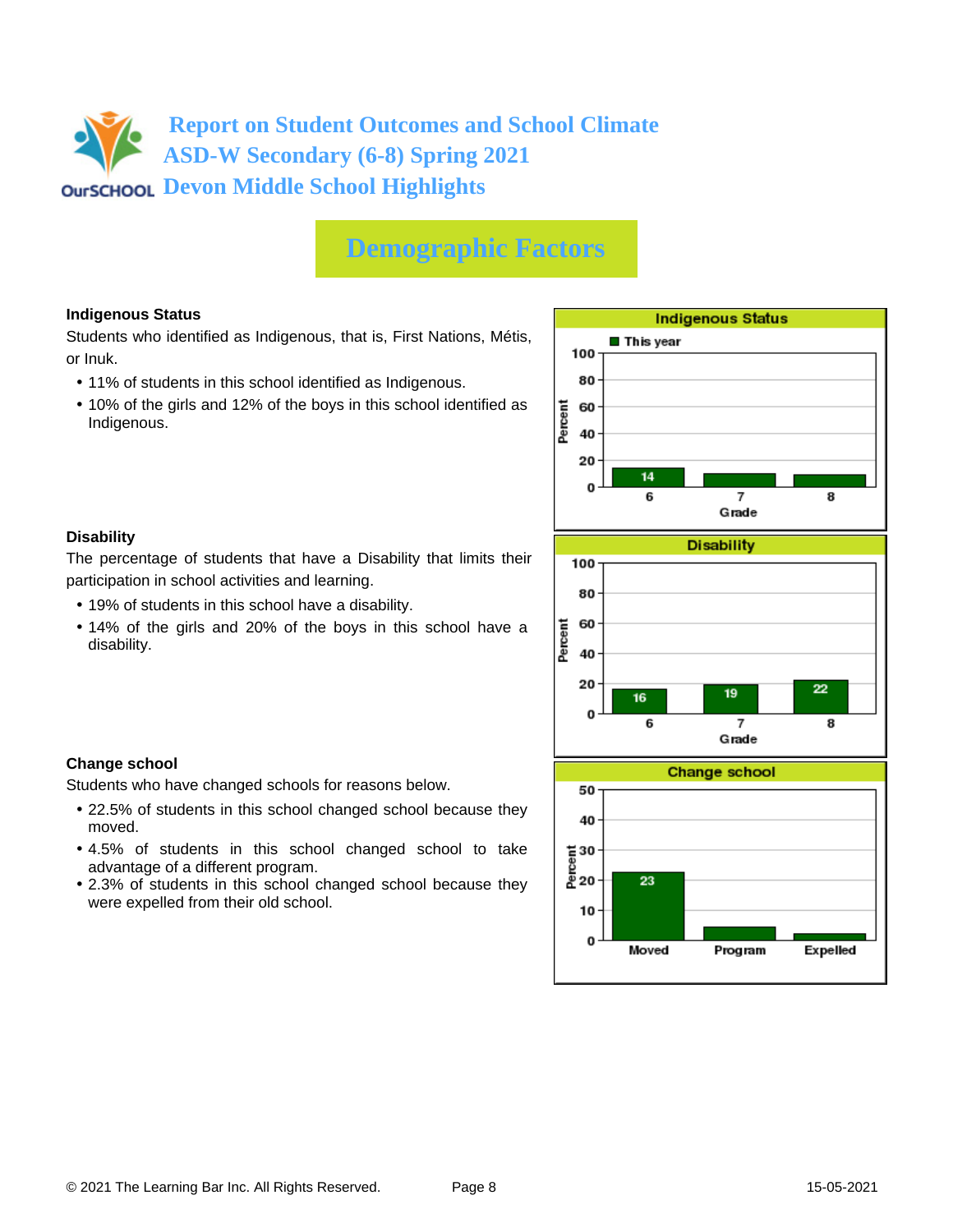

# **Demographic Factors**

#### **Instructional Environment**

The percentage of students learning at home, at school, or a combination of both.

• 88% of students in this school are learning at school. 4% of students in this school are learning at home. 8% of students in this school are learning both at school and at home.

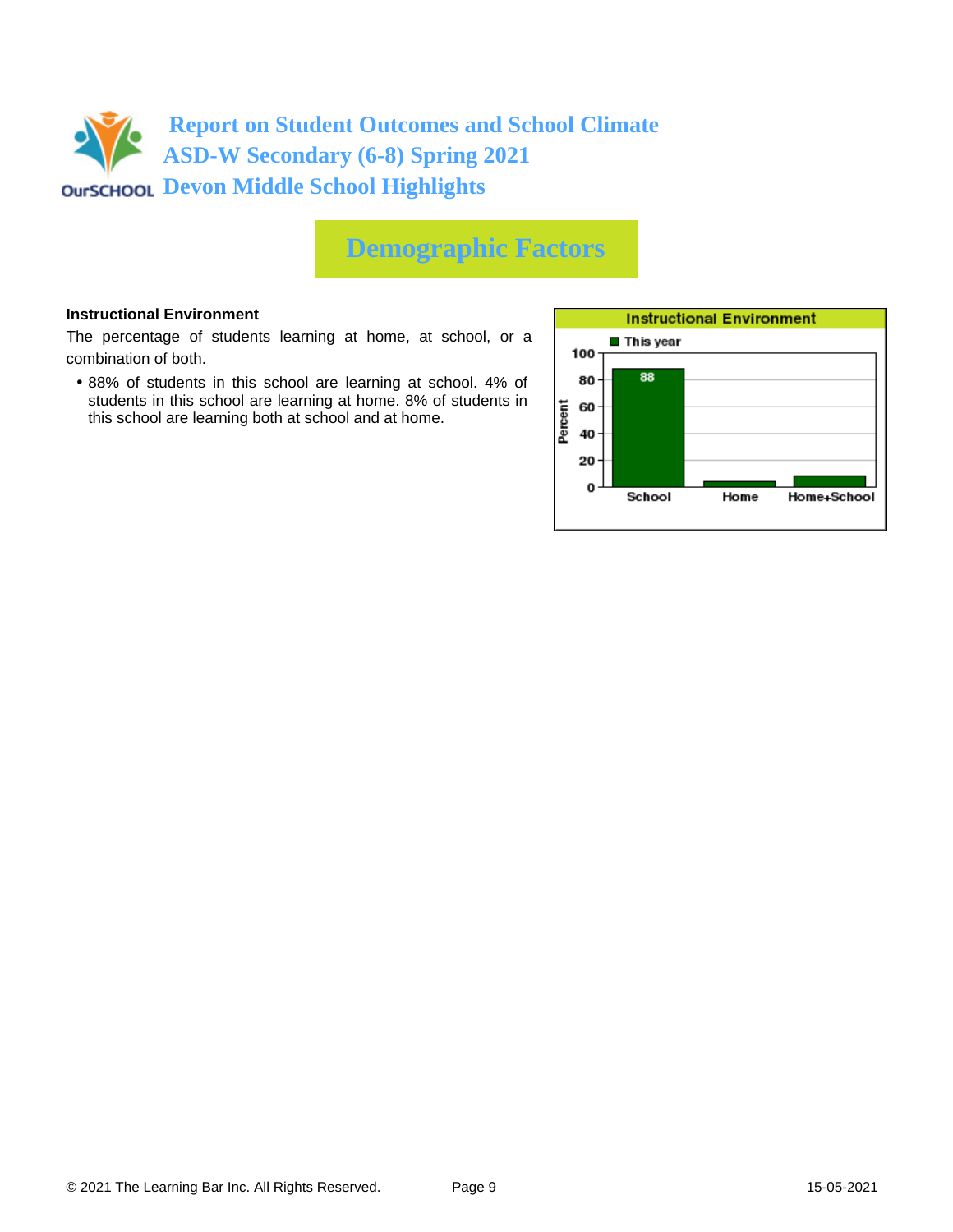

**Custom Measure**

### **% Enrolled in FSL (NB EECD)**

Enrolled in FSL - NB EECD Custom Question

The percentage of students that indicated they were enrolled in French Immersion.

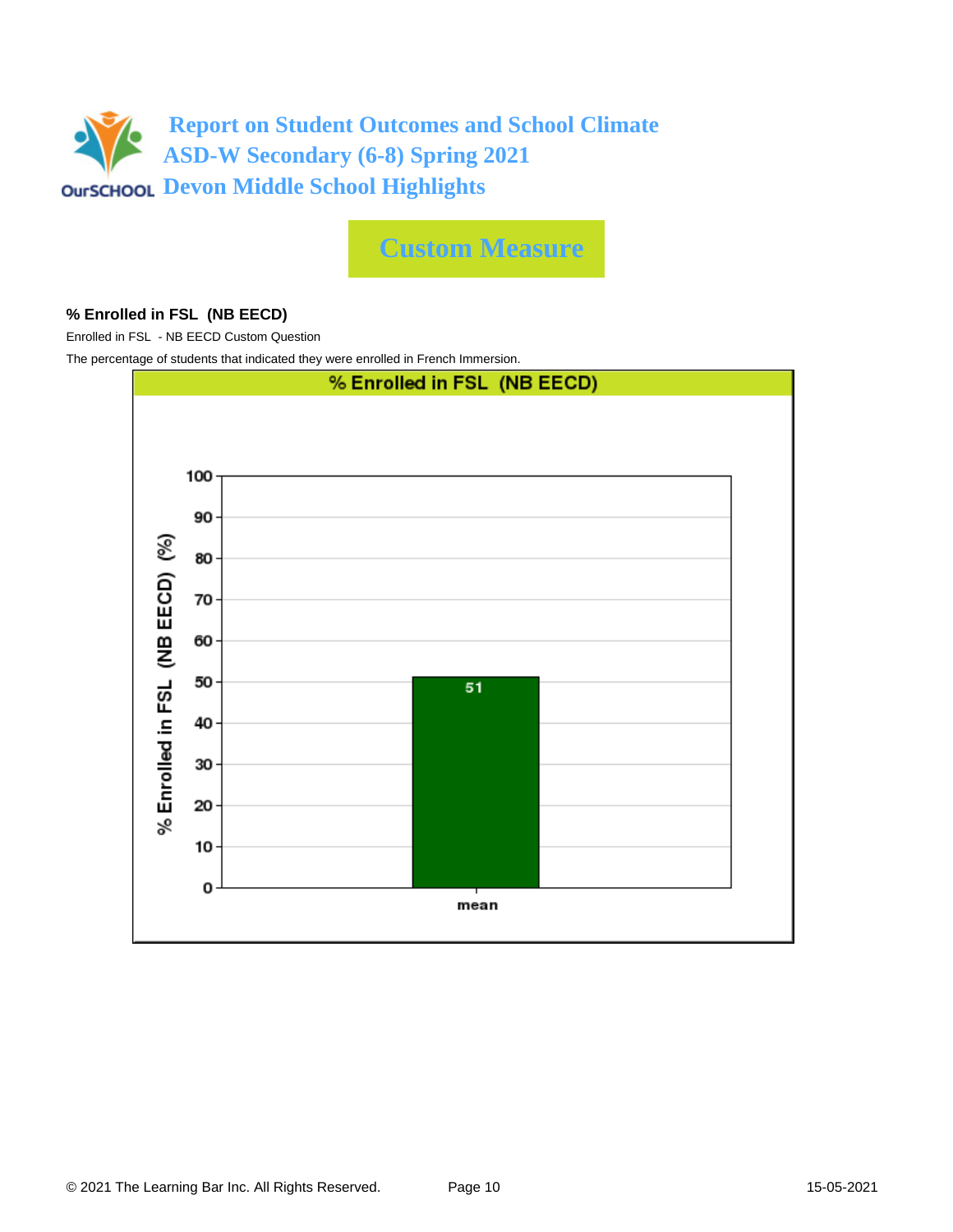

# **Multiple Choice Question**

**Students were asked: "Do you identify as a member of the LGBTQI2S (Lesbian, Gay, Bisexual, Transgender, Queer, Intersex, and Two-Spirited) community?"**

**- Yes (Yes)**

- **No (No)**
- **I prefer not to answer (NA)**

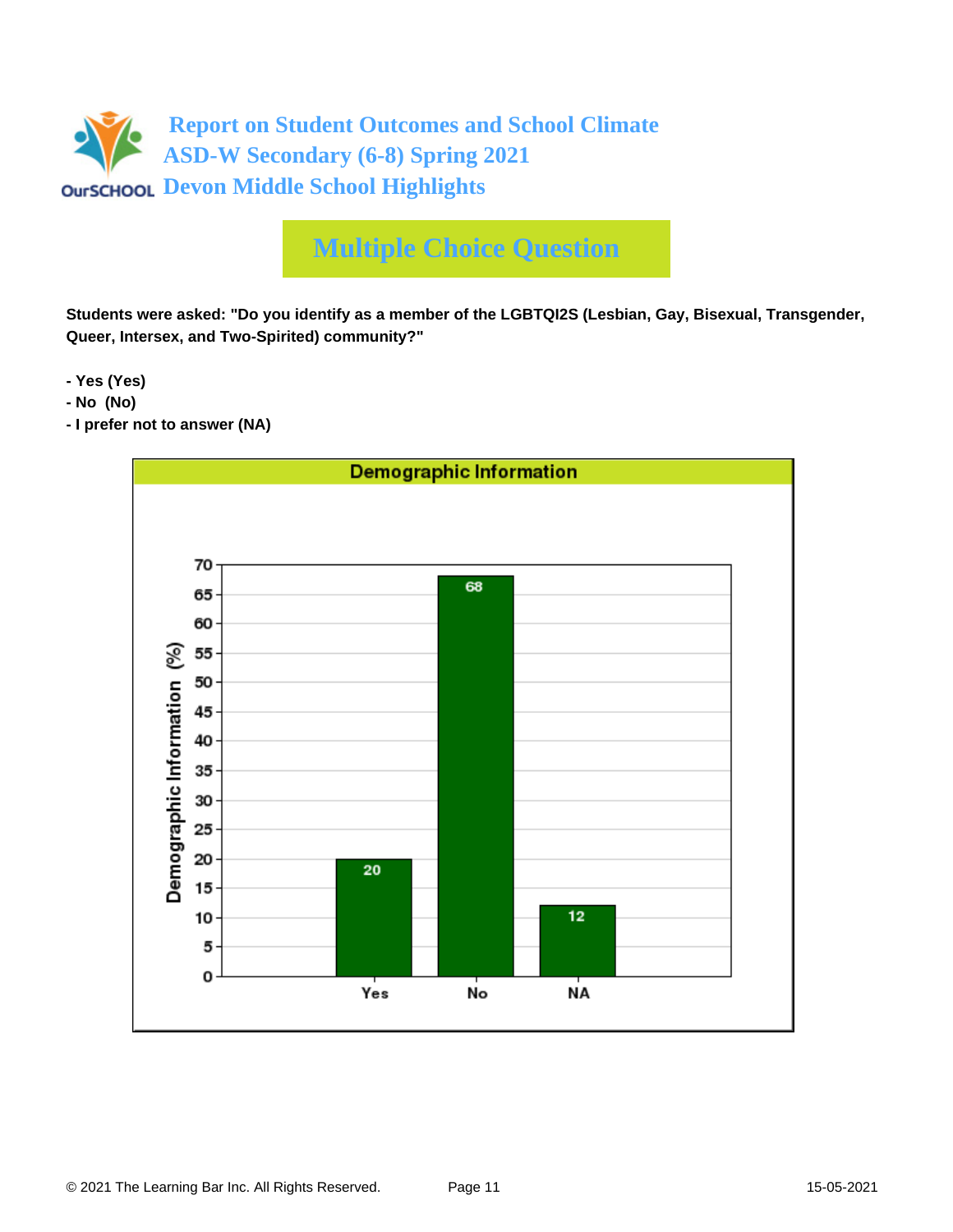

# **Multiple Choice Question**

**Students were asked: "My Teacher gives me feedback and helps me set goals for my learning."**

- **Never or Hardly Ever (Never)**
- **About Once a Week (Once)**
- **About 2-3 Times a Week (2to3)**
- **Almost Every Day (Almos)**
- **Every Day (Daily)**